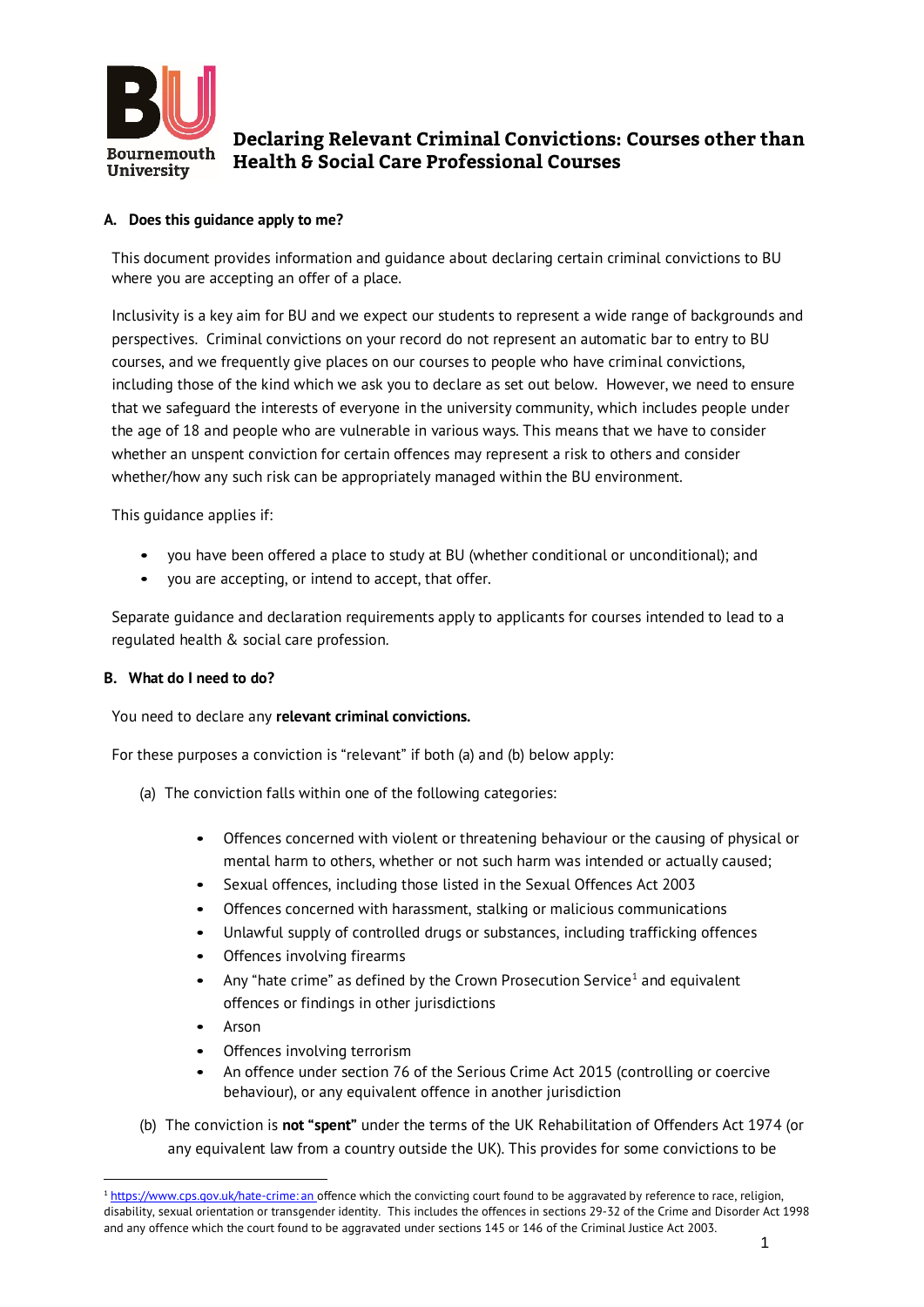disregarded after a certain periods of time have passed. The period of time varies depending on the nature of the conviction, and some very serious offences cannot become "spent". However, apart from conditional cautions, a caution (including a youth caution or a reprimand or warning given to a youth offender) becomes spent immediately after it is given. Further guidance on how to identify whether a conviction is "spent" can be found here (external link): http://hub.unlock.org.uk/information/rehabilitation-of-offenders-act-1974/.

You should declare any criminal conviction issued in a country outside the UK which meets the description in (a) above and would not be spent if it had been imposed in the UK.

**Please do not declare any conviction or other matter which does not fall into both of these categories.** If you need further guidance on whether a conviction is within these categories, you may find the following external websites useful:

http://hub.unlock.org.uk/

https://www.nacro.org.uk/

https://www.cps.gov.uk/

#### **C. Why do we ask for this information?**

Declaring a relevant criminal conviction:

- Does not affect our assessment of your ability to meet academic requirements for admission to our courses (as you are not asked to declare the conviction until after an offer has been made); and
- Only rarely prevents you taking up your place, i.e. declaring a relevant conviction does not usually result in BU withdrawing its offer

## We ask for this information so that we can **identify, assess and manage any potential risks your conviction may create for others in the university environment.**

A University is a diverse environment, which brings people into contact with each other in a wide variety of ways. The University community includes students who are under the age of 18 (for whom we have particular safeguarding duties) and other people who have particular vulnerabilities which we need to consider. We need to carry out appropriate risk assessments regarding the implications of your conviction for the University community. We will consider whether, if you attend BU to undertake the course for which you have applied, your conviction creates any risks to you or others in the University environment, and whether/how these risks can be managed so that everyone is appropriately safeguarded. This includes considering any risks arising if you live in University accommodation. You will have the opportunity to comment on our risk assessment.

Following our risk assessment we may decide that your offer to study at BU is subject to one or more restrictions or extra requirements with regard to your interaction with the university community at BU. If this is the case, you will be able to decide whether you want to accept our offer on this basis.